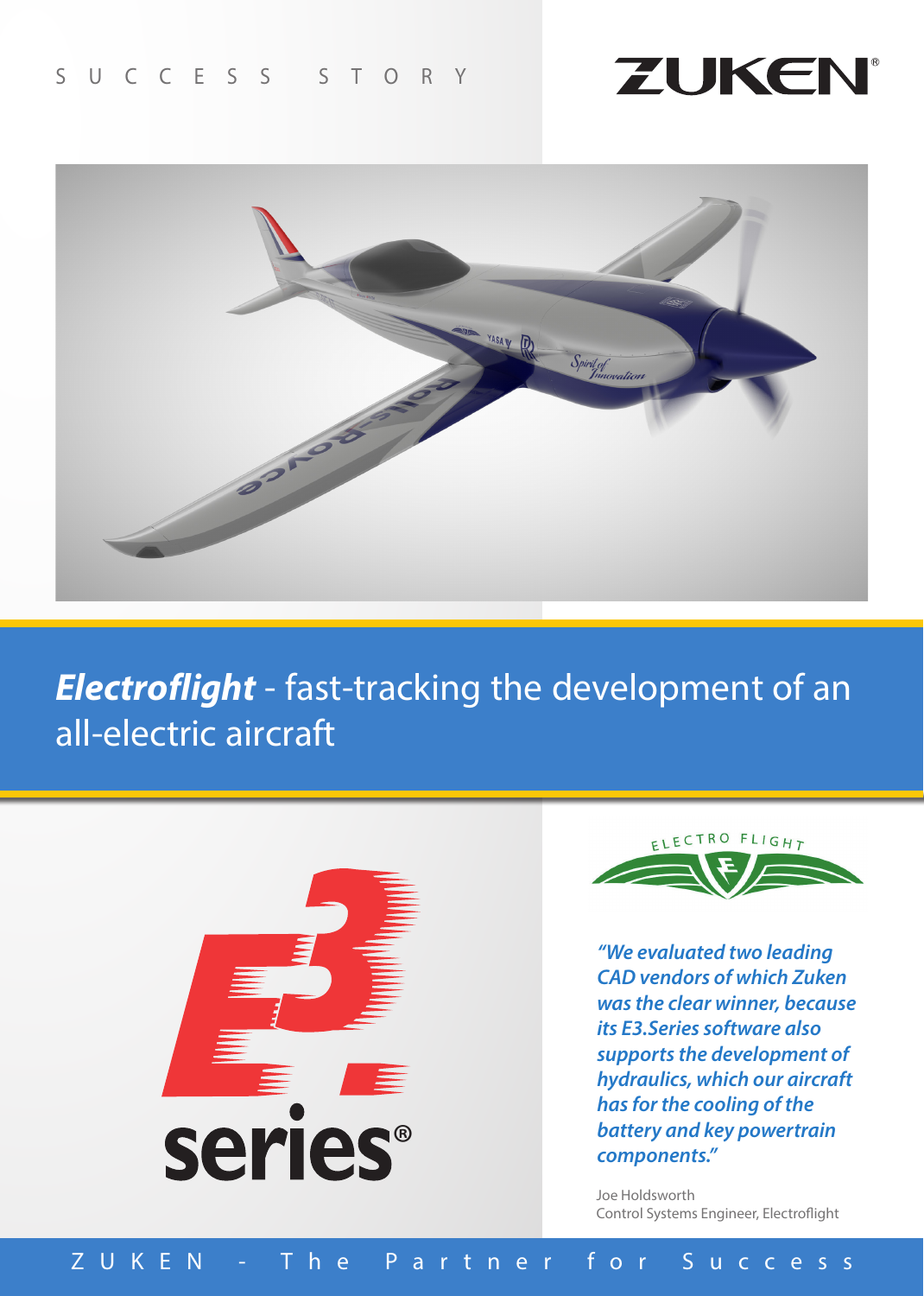

# *Electroflight* - fast tracking the development of an all-electric aircraft

**Electroflight is an innovative technology company focused on accelerating the development, integration and testing of electric powertrains and is a partner in a Rolls-Royce-led initiative called ACCEL. As part of the Accelerating the Electrification of Flight (ACCEL) research initiative, Electroflight is aiming to set a new world speed record of more than 300mph for an all-electric aircraft, involving the creation of one of the most power dense flying battery packs in the world.**

To support an ambitious technology roadmap, the team selected Zuken's  $E<sup>3</sup>$  series to create the electrical and fluid schematics, and to generate comprehensive outputs for wire harness manufacture. In using  $E^3$  series, Electroflight is also benefitting from  $E<sup>3</sup>$ .series' popularity in motorsports, where it helps teams meet tight race season deadlines.

#### Setting a new record

Flight has always captured human imagination, as has speed, and satisfying both urges together has resulted in some amazing engineering achievements and enabled the aerospace industry to break far more barriers than just the 'sound'.

Even now, with the aerospace sector starting to explore the electrification of flight in a bid to make air travel greener, the need for speed has not abated. At the time of writing, a 17-strong team of engineers working in a hangar at Gloucester Airport is developing the battery packs, powertrain, control circuitry and airframe of a single-seater aircraft they hope will exceed 300mph. If successful, they will take the speed record for an all-electric aircraft; a record currently held by Siemens at 210mph.

## ACCEL - the electrification of flight

The Gloucester-based engineers work for

Electroflight - an innovative technology company focused on accelerating the development, integration and testing of electric powertrains – and partner companies in a Rolls-Royce-led initiative called ACCEL. Disciplines within the team include hardware, software and mechanical engineers, as well as safety specialists.

An abbreviation of 'accelerating the electrification of flight', ACCEL is not just about breaking the current speed record. Indeed, the project's focus is officially described as 'an effort to build, test and commercialise a specially designed aircraft powered by megawatts' - all within a self-imposed 24-month timeframe.

The ACCEL aircraft is based on a Nemesis NXT racing aircraft airframe and the clock began ticking on the project in the summer of 2018. The team hopes to take the speed record in 2020.

The aircraft will have a three-bladed prop, driven by three YASA 750R electric motors sharing a common prop shaft; where YASA is the motor supply partner in the project. The motors will have a combined peak power of 700kW, which is about the same power as the internal combustion engine used on a standard NXT in record run trim. Also, 700kW equates to circa 1,000 horsepower, which is about the same as a Formula 1 racing car.



## At a glance

- E<sup>3</sup>.series is part of Electroflight's investment in best-in-class engineering tools to support ambitious business development plans.
- $E<sup>3</sup>$  series enables the rapid evaluation of design concepts to ensure optimisation of the aircraft.
- $E<sup>3</sup>$  series' support of both electrical and fluid plans in one single project helps coordinate design efforts.
- Detailed schematics and BOMs generated in  $E^3$ .schematic enable streamlined wiring harness manufacture.
- $E<sup>3</sup>$  series' popularity in aerospace/ motorsport enables valuable synergies for Electroflight's engineering team.



Electroflight was founded in 2011 and it is the company's vision to be a driving force in the electrification of flight plus a leading supplier of energy storage systems and surrounding technologies.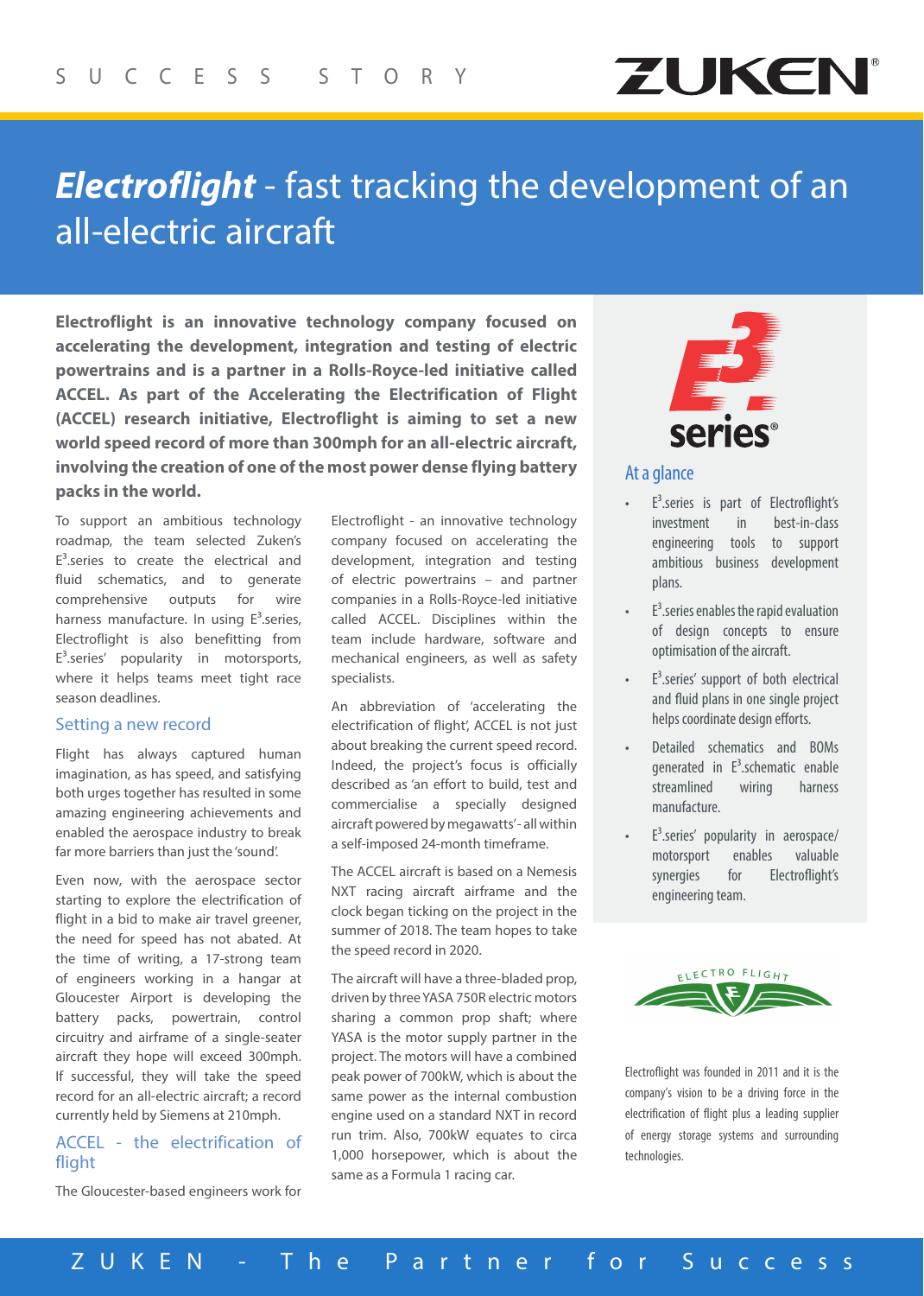### The source of the electrical power will be 6,000 battery cells, and much of Electroflight's development focus is around the power management of those cells. The team is working towards what it hopes will be one of the most power dense flying battery packs in the world. It will have enough power to fly from London to Paris on a single charge and will contain a liquid cooling system to regulate heat.

#### Investment in enigneering toolchain

With a highly praise-worthy start-as-wemean-to-go-on attitude, Electroflight is adopting best working practices, is documenting all processes and is aiming for ISO9001 accreditation in 2020, on the road to further aerospace approvals. As part of this journey, Electroflight has invested in engineering toolchain products that support its growth plans. One such tool is Zuken's E3.series electrical and fluid engineering solutions.

We met with Stjohn Youngman, Electroflight's Programme Manager, back in 2018, at the Farnborough Air Show, where he told us: "With such a compressed timeframe for the ACCEL aerospace initiative, speed is everything.  $E<sup>3</sup>$  series was selected because of its easeof-use, flexibility, and output capability for all data, including bills of materials, needed to manufacture wiring harnesses."

At a more recent meeting, this time in Electroflight's hangar, Joe Holdsworth, the company's Control Systems Engineer, recounted: "We evaluated two leading CAD vendors of which Zuken was the clear winner because its  $E<sup>3</sup>$ . Series software also supports the development of hydraulics, which our aircraft has for the cooling of the battery and key powertrain components."

**ZUKEN** 

#### Learning from motorsports

Another compelling reason for Electroflight's selection is that  $E^3$  series is already popular in the aerospace industry. It is also fast becoming the wiring harness tool-of-choice within the motorsport industry too, where it helps teams meet tight race season deadlines. Electroflight plans to take advantage of  $E<sup>3</sup>$ .series' aerospace and motorsport synergies, and the team will be using System 25 mil-spec motorsport connectors and harness construction techniques on the ACCEL project.

*"E3.series was selected because of its easeof-use, flexibility, and output capability for all data, including bills of materials, needed to manufacture wiring harnesses."* 

*Stjohn Youngman, Electroflight's Programm Manager*



ZUKEN - The Partner for Success